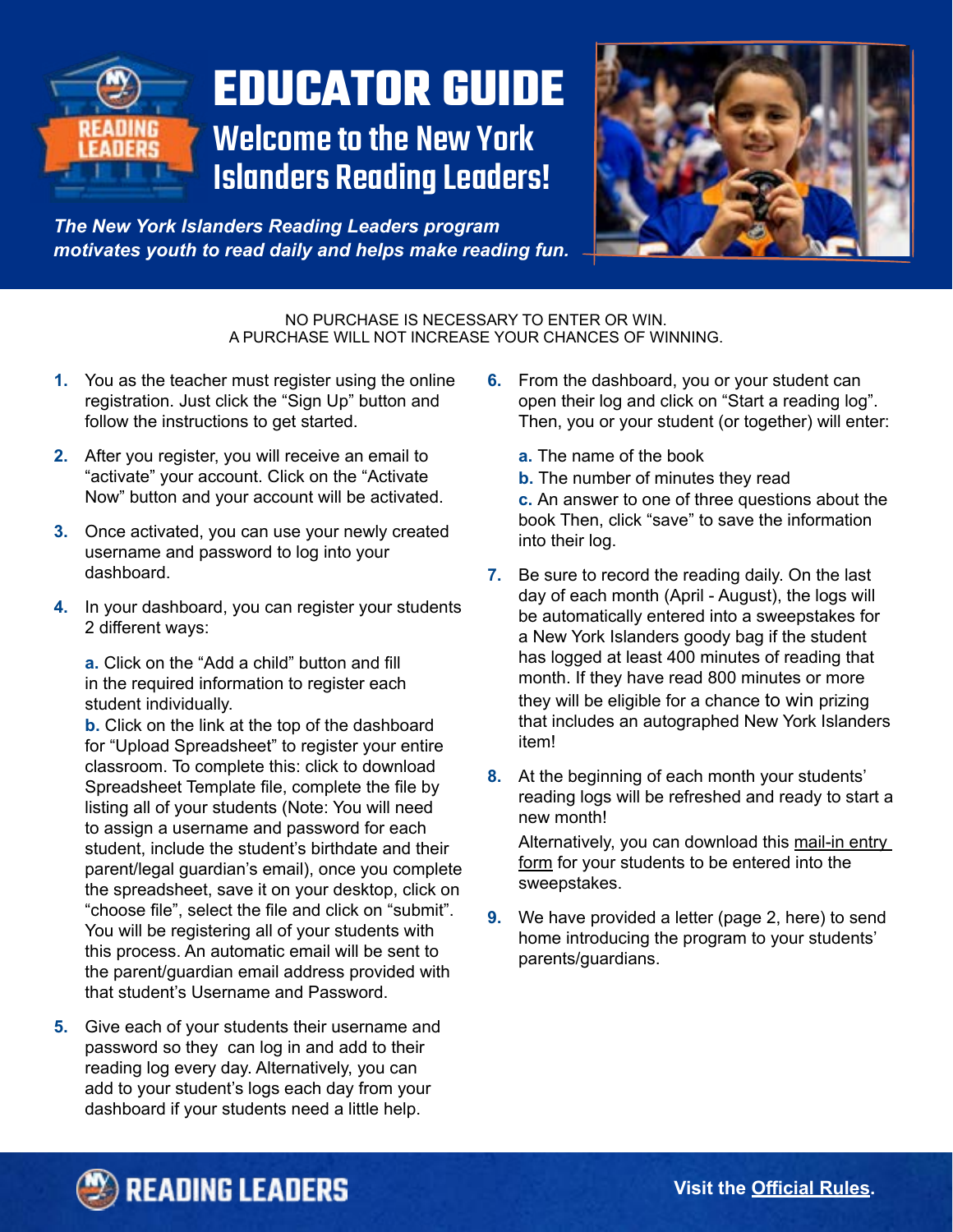



### Dear Parent/Guardian,

We are excited to be participating in the New York Islanders Reading Leaders Program to encourage our students to read every day. I will be registering the students for the program and you will receive an email that will include their Username and Password to log in and track the books they read.

The goal of the Islanders Reading Leaders program is to motivate youth to read and help them build a lifelong love of reading. The program will continue through the month of August, and every month young reading leaders who have read at least 13 - 30 minutes per day will be eligible for a drawing for great New York Islanders prizes!

Please visit IslandersReadingLeaders.com to learn more about the program and help your child become a lifelong Reading Leader!

## Thank you,

[Teacher Signature]



\_\_\_\_\_\_\_\_\_\_\_\_\_\_\_\_\_\_\_\_\_\_\_\_\_\_\_\_\_\_\_\_\_\_\_\_\_\_\_\_